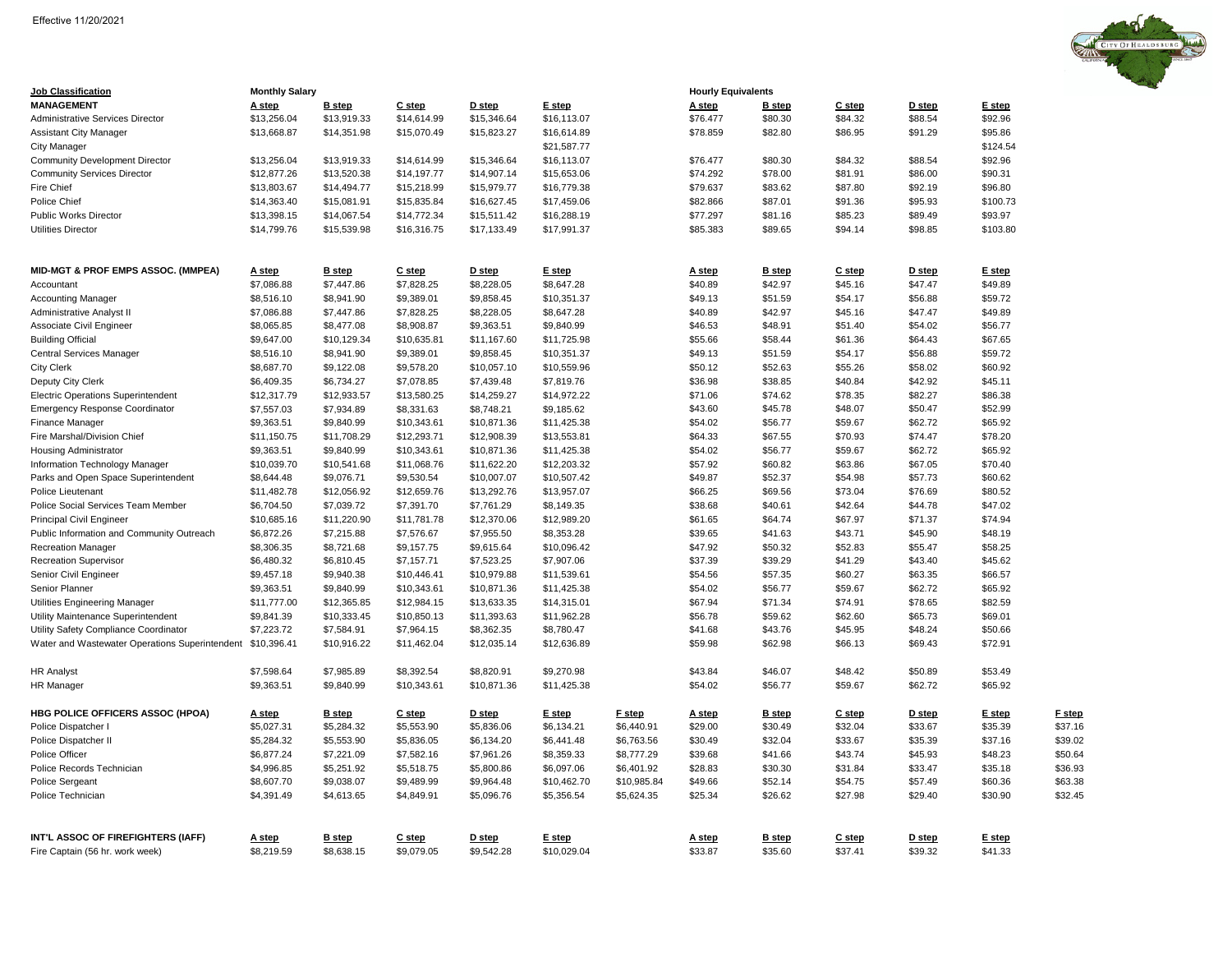| Fire Engineer (56 hr. work week)<br>Fire Engineer (40 hr.work week) | \$7,080.29<br>\$7,080.29 | \$7,441.25<br>\$7,441.25 | \$7,821.01<br>\$7,821.01 | \$8,219.59<br>\$8,219.59 | \$8,638.15<br>\$8,638.15 | \$29.18<br>\$40.85 | \$30.66<br>\$42.93 | \$32.23<br>\$45.12 | \$33.87<br>\$47.42 | \$35.60<br>\$49.83 |
|---------------------------------------------------------------------|--------------------------|--------------------------|--------------------------|--------------------------|--------------------------|--------------------|--------------------|--------------------|--------------------|--------------------|
| Firefighter (56 hr. work week)                                      | \$6,735.80               | \$7,080.29               | \$7,441.25               | \$7,821.01               | \$8,219.59               | \$27.76            | \$29.18            | \$30.66            | \$32.23            | \$33.87            |
| Firefighter (40 hr. work week)                                      | \$6,735.80               | \$7,080.29               | \$7,441.25               | \$7,821.01               | \$8,219.59               | \$38.86            | \$40.85            | \$42.93            | \$45.12            | \$47.42            |
| Fire Inspector (40 hr. work week)                                   | \$7,441.26               | \$7,821.01               | \$8,219.58               | \$8,638.14               | \$9,079.05               | \$42.93            | \$45.12            | \$47.42            | \$49.83            | \$52.38            |
| INT'L BROTHERHOOD OF ELECTRICAL                                     | A step                   | <b>B</b> step            | C step                   | D <sub>step</sub>        | E step                   | A step             | <b>B</b> step      | C step             | D step             | E step             |
| <b>Accounting Assistant I</b>                                       | \$4,343.32               | \$4,560.49               | \$4,788.52               | \$5,027.95               | \$5,279.34               | \$25.06            | \$26.31            | \$27.63            | \$29.01            | \$30.46            |
| <b>Accounting Assistant II</b>                                      | \$4,760.00               | \$5,009.71               | \$5,258.05               | \$5,526.50               | \$5,807.50               | \$27.46            | \$28.90            | \$30.33            | \$31.88            | \$33.50            |
| <b>Accounting Technician</b>                                        | \$5,526.50               | \$5,807.50               | \$6,104.50               | \$6,415.20               | \$6,743.06               | \$31.88            | \$33.50            | \$35.22            | \$37.01            | \$38.90            |
| Administrative Technician                                           | \$6,104.50               | \$6,415.21               | \$6,743.05               | \$7,086.88               | \$7,447.86               | \$35.22            | \$37.01            | \$38.90            | \$40.89            | \$42.97            |
| <b>Assistant Planner</b>                                            | \$6,006.42               | \$6,306.74               | \$6,622.09               | \$6,953.19               | \$7,300.85               | \$34.65            | \$36.39            | \$38.20            | \$40.11            | \$42.12            |
| Building Inspector I                                                | \$6,810.45               | \$7,157.71               | \$7,523.25               | \$7,907.06               | \$8,310.30               | \$39.29            | \$41.29            | \$43.40            | \$45.62            | \$47.94            |
| <b>Building Inspector II</b>                                        | \$7,229.67               | \$7,598.64               | \$7,985.89               | \$8,392.54               | \$8,820.91               | \$41.71            | \$43.84            | \$46.07            | \$48.42            | \$50.89            |
| Building Maintenance Technician I                                   | \$4,847.03               | \$5,089.38               | \$5,343.86               | \$5,611.04               | \$5,891.59               | \$27.96            | \$29.36            | \$30.83            | \$32.37            | \$33.99            |
| Building Maintenance Technician II                                  | \$5,310.60               | \$5,581.32               | \$5,865.76               | \$6,165.04               | \$6,480.32               | \$30.64            | \$32.20            | \$33.84            | \$35.57            | \$37.39            |
| Development Services Technician I                                   | \$5,573.46               | \$5,852.13               | \$6,144.74               | \$6,451.98               | \$6,774.58               | \$32.15            | \$33.76            | \$35.45            | \$37.22            | \$39.08            |
| Development Services Technician II                                  | \$6,104.50               | \$6,415.21               | \$6,743.05               | \$7,086.88               | \$7,447.86               | \$35.22            | \$37.01            | \$38.90            | \$40.89            | \$42.97            |
| Electric Engineering Technician I                                   | \$7,193.12               | \$7,552.95               | \$7,931.05               | \$8,327.44               | \$8,744.38               | \$41.50            | \$43.57            | \$45.76            | \$48.04            | \$50.45            |
| Electric Engineering Technician II                                  | \$7,560.94               | \$7,939.05               | \$8,336.57               | \$8,753.52               | \$9,191.02               | \$43.62            | \$45.80            | \$48.10            | \$50.50            | \$53.03            |
| Electric Coordinator/Inspector                                      | \$7,746.14               | \$8,133.45               | \$8,540.12               | \$8,967.13               | \$9,415.48               | \$44.69            | \$46.92            | \$49.27            | \$51.73            | \$54.32            |
| Electric Line Foreman                                               | \$10,344.68              | \$10,861.92              | \$11,405.00              | \$11,975.26              | \$12,574.02              | \$59.68            | \$62.66            | \$65.80            | \$69.09            | \$72.54            |
| Electric Materials Technician                                       | \$6,505.39               | \$6,830.66               | \$7,172.19               | \$7,530.79               | \$7,907.34               | \$37.53            | \$39.41            | \$41.38            | \$43.45            | \$45.62            |
| Electric Meter Technician                                           | \$7,947.05               | \$8,344.57               | \$8,761.51               | \$9,200.16               | \$9,660.51               | \$45.85            | \$48.14            | \$50.55            | \$53.08            | \$55.73            |
| Electric Meter Technician- Apprentice                               | \$6,313.60               | \$6,629.28               | \$6,960.74               | \$7,308.78               | \$7,674.22               | \$36.42            | \$38.25            | \$40.16            | \$42.17            | \$44.27            |
| <b>Engineering Technician</b>                                       | \$6,104.50               | \$6,415.21               | \$6,743.05               | \$7,086.88               | \$7,447.86               | \$35.22            | \$37.01            | \$38.90            | \$40.89            | \$42.97            |
| <b>Facility Worker</b>                                              | \$4,352.20               | \$4,573.81               | \$4,807.98               | \$5,052.44               | \$5,310.60               | \$25.11            | \$26.39            | \$27.74            | \$29.15            | \$30.64            |
| Fleet Mechanic                                                      | \$6,675.66               | \$7,017.20               | \$7,374.75               | \$7,750.56               | \$8,145.81               | \$38.51            | \$40.48            | \$42.55            | \$44.71            | \$47.00            |
| Geographic Information System Technician                            | \$6,844.72               | \$7,187.41               | \$7,547.24               | \$7,924.20               | \$8,320.58               | \$39.49            | \$41.47            | \$43.54            | \$45.72            | \$48.00            |
| Industrial Electrician                                              | \$8,223.91               | \$8,635.11               | \$9,066.85               | \$9,520.20               | \$9,996.21               | \$47.45            | \$49.82            | \$52.31            | \$54.92            | \$57.67            |
| <b>Industrial Mechanic</b>                                          | \$6,708.78               | \$7,044.62               | \$7,396.45               | \$7,766.56               | \$8,154.94               | \$38.70            | \$40.64            | \$42.67            | \$44.81            | \$47.05            |
| Instrumentation Technician                                          | \$8,223.91               | \$8,635.11               | \$9,066.85               | \$9,520.20               | \$9,996.21               | \$47.45            | \$49.82            | \$52.31            | \$54.92            | \$57.67            |
| Information Technology Engineering Specialist                       | \$6,742.59               | \$7,079.72               | \$7,433.71               | \$7,805.39               | \$8,195.66               | \$38.90            | \$40.84            | \$42.89            | \$45.03            | \$47.28            |
| Laboratory Analyst                                                  | \$6,872.26               | \$7,215.88               | \$7,576.67               | \$7,955.50               | \$8,353.28               | \$39.65            | \$41.63            | \$43.71            | \$45.90            | \$48.19            |
| Lineworker/Troubleshooter                                           | \$9,362.59               | \$9,830.72               | \$10,322.25              | \$10,838.37              | \$11,380.27              | \$54.01            | \$56.72            | \$59.55            | \$62.53            | \$65.66            |
| Lineworker/Troubleshooter Apprentice                                | \$6,804.06               | \$7,144.27               | \$7,501.47               | \$7,876.54               | \$8,270.37               | \$39.25            | \$41.22            | \$43.28            | \$45.44            | \$47.71            |
| Mechanic - Equipment Service Writer                                 | \$7,674.04               | \$8,065.85               | \$8,477.08               | \$8,908.87               | \$9,363.50               | \$44.27            | \$46.53            | \$48.91            | \$51.40            | \$54.02            |
| Office Assistant I                                                  | \$4,215.28               | \$4,426.04               | \$4,647.34               | \$4,879.71               | \$5,123.69               | \$24.32            | \$25.53            | \$26.81            | \$28.15            | \$29.56            |
| Office Assistant II                                                 | \$4,619.50               | \$4,855.96               | \$5,103.84               | \$5,363.14               | \$5,638.44               | \$26.65            | \$28.02            | \$29.45            | \$30.94            | \$32.53            |
| Park Maintenance Worker I                                           | \$4,760.00               | \$5,003.32               | \$5,258.05               | \$5,526.50               | \$5,807.50               | \$27.46            | \$28.87            | \$30.33            | \$31.88            | \$33.50            |
| Park Maintenance Worker II                                          | \$5,205.51               | \$5,471.66               | \$5,750.39               | \$6,043.96               | \$6,352.38               | \$30.03            | \$31.57            | \$33.18            | \$34.87            | \$36.65            |
| Park Maintenance Foreman                                            | \$5,865.76               | \$6,165.04               | \$6,480.32               | \$6,810.45               | \$7,157.71               | \$33.84            | \$35.57            | \$37.39            | \$39.29            | \$41.29            |
| Payroll Technician                                                  | \$6,104.50               | \$6,415.21               | \$6,743.05               | \$7,086.88               | \$7,447.86               | \$35.22            | \$37.01            | \$38.90            | \$40.89            | \$42.97            |
| Public Works and Utilities Materials Technician                     | \$5,865.76               | \$6,165.04               | \$6,480.32               | \$6,810.45               | \$7,157.71               | \$33.84            | \$35.57            | \$37.39            | \$39.29            | \$41.29            |
| Public Works Field Technician                                       | \$6,810.45               | \$7,157.71               | \$7,523.25               | \$7,907.06               | \$8,310.30               | \$39.29            | \$41.29            | \$43.40            | \$45.62            | \$47.94            |
| Public Works Inspector                                              | \$6,810.45               | \$7,157.71               | \$7,523.25               | \$7,907.06               | \$8,310.30               | \$39.29            | \$41.29            | \$43.40            | \$45.62            | \$47.94            |
| <b>Recreation Coordinator I</b>                                     | \$4,173.44               | \$4,382.10               | \$4,601.22               | \$4,831.28               | \$5,072.84               | \$24.08            | \$25.28            | \$26.55            | \$27.87            | \$29.27            |
| <b>Recreation Coordinator II</b>                                    | \$4,611.22               | \$4,841.77               | \$5,083.85               | \$5,338.06               | \$5,604.95               | \$26.60            | \$27.93            | \$29.33            | \$30.80            | \$32.34            |
| Senior Accounting Assistant                                         | \$5,258.05               | \$5,526.50               | \$5,807.50               | \$6,104.50               | \$6,415.21               | \$30.33            | \$31.88            | \$33.50            | \$35.22            | \$37.01            |
| Senior Building Inspector                                           | \$8,392.54               | \$8,820.91               | \$9,270.98               | \$9,743.90               | \$10,240.91              | \$48.42            | \$50.89            | \$53.49            | \$56.21            | \$59.08            |
| Senior Electric Engineering Technician                              | \$8,907.07               | \$9,352.43               | \$9,820.06               | \$10,311.05              | \$10,826.61              | \$51.39            | \$53.96            | \$56.65            | \$59.49            | \$62.46            |
| Senior Laboratory Analyst                                           | \$7,593.14               | \$7,972.80               | \$8,371.43               | \$8,790.01               | \$9,229.51               | \$43.81            | \$46.00            | \$48.30            | \$50.71            | \$53.25            |
| Senior Public Works Inspector                                       | \$8,392.54               | \$8,820.91               | \$9,270.98               | \$9,743.90               | \$10,240.81              | \$48.42            | \$50.89            | \$53.49            | \$56.21            | \$59.08            |
| <b>Utility Conservation Analyst</b>                                 | \$7,517.76               | \$7,893.66               | \$8,288.34               | \$8,702.76               | \$9,137.89               | \$43.37            | \$45.54            | \$47.82            | \$50.21            | \$52.72            |
| Utility Maintenance Foreman                                         | \$6,158.09               | \$6,466.01               | \$6,789.31               | \$7,128.66               | \$7,485.22               | \$35.53            | \$37.30            | \$39.17            | \$41.13            | \$43.18            |